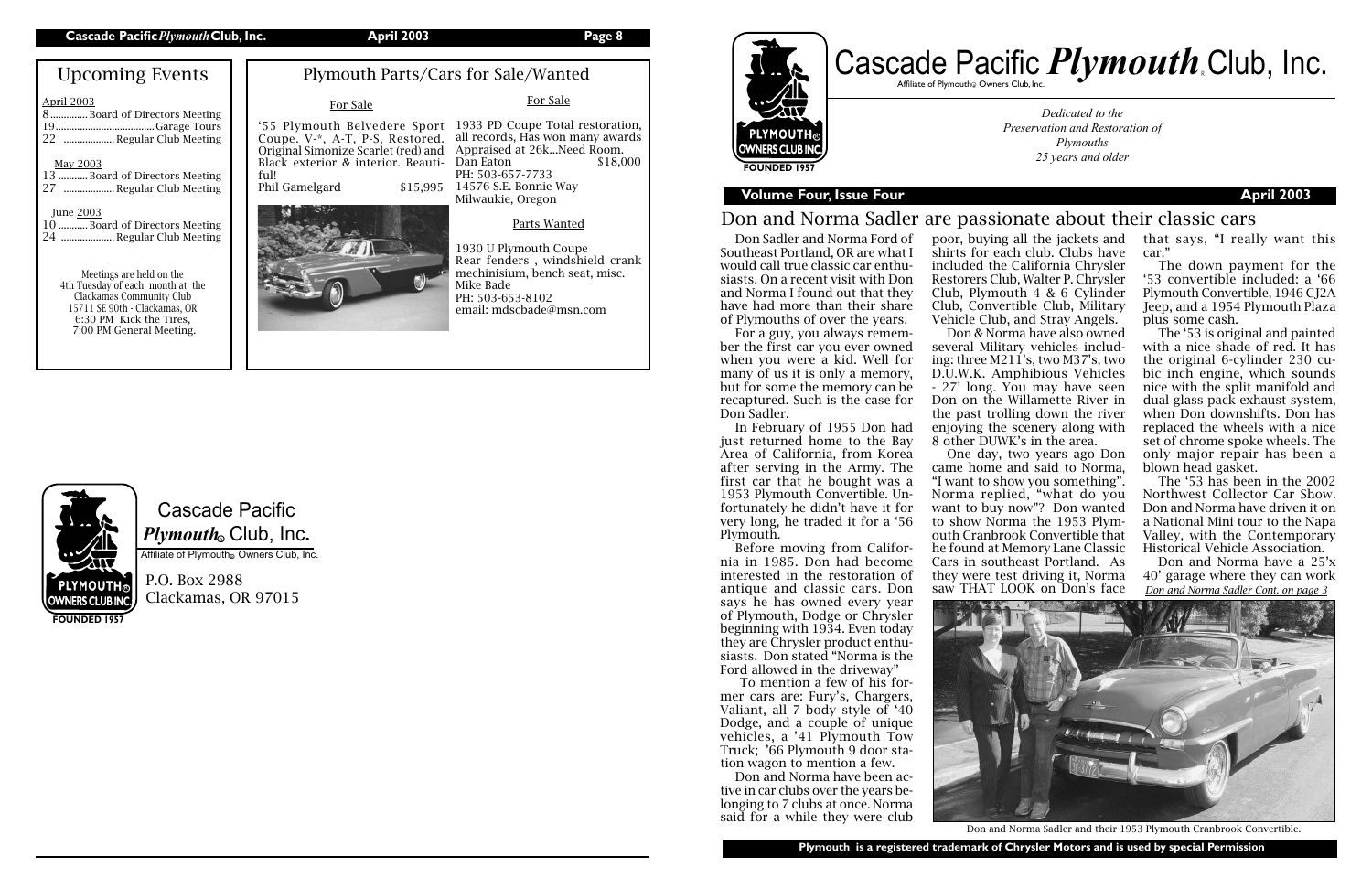| President Scott Farnsworth      |
|---------------------------------|
| PH:503-254-8300Portland, OR     |
| Vice PresidentDuanne Luckow     |
| PH:503-761-9411Portland, OR     |
| SecretaryVicki Williams         |
| PH:503-266-4287 Canby, OR       |
| Treasurer Dolores Call          |
| PH:503-698-2301 Portland, OR    |
|                                 |
| PH:503-656-7779 Oregon City, OR |
|                                 |

### Standing Committees

| PH:503-665-8330                  | Gresham, OR   |
|----------------------------------|---------------|
| MembershipBill Call              |               |
| PH:503-698-2301 Portland, OR     |               |
| Newsletter Mike Bade             |               |
| PH:503-653-8102                  | Milwaukie, OR |
| Refreshments Dennis Mowery       |               |
| PH:503-760-3184                  | Portland, OR  |
| Co-Tech Advisor  Jimmie Fox      |               |
| PH:503-774-3441 Portland, OR     |               |
| Co-Tech Advisor Dave Williams    |               |
| PH:503-266-4287 Canby, OR        |               |
| East-West Tour  Tom Nachand      |               |
| PH:541-764-2011 Lincoln City, OR |               |
|                                  |               |

### email/mail articles to:

Mike Bade..............mdscbade@msn.com P.O. Box 2988- Clackamas, OR 97015

### Membership:

Cascade Pacific Plymouth Club, Inc. Membership dues are \$20.00 per calendar year and must hold a current membership to the National Plymouth Club. Membership runs Jan. 1 thru Dec 31.

### Advertising Rates:

Advertising is free to current Cascade Pacific Plymouth Club Members. Advertising Rate for Non- members is: \$10.00 per newsletter. one column by one inch. Photos accompanying classified ads are \$10.00 per newsletter inch buy 1 column (Black and White Only Discount Rates: Available to long term advertisements. Advertisements should be kept to Plymouth related services.



April 22nd Guest Speaker: Mr. Rich Moccardine, District Mgr. of CarQuest will be guest speaker for our meeting of April 22nd. Rich will be talking about old parts and their company. They have been very helpful in locating many old Plymouth parts. Should be good program.

service manual includes information, in section XII, about engines available for dealer replacement. Paragraph 17 states that "New factory-built replacement engines are available through the Chrysler Corporation Parts Division." It also says that these engines will have a metal tag containing the model number and the letters A or B, which designate a replacement engine. The letter A indicates that the bore is .020 inch larger than standard, and B indicates .010 inch thicker main and rod bearings.

The 1946-1953 Plymouth engines were delivered without a number stamped on the boss as on delivered cars. The Factory Engine Replacement Guide used by dealers directed that the serial number (of the engine being replaced) be punched into the boss of the new engine.

A recent exchange of postings on the  $p15-d24$ .com web site provided more detail on this subject. First, *Replacement* 

Not all MOPAR Replacement engines found their way into Plymouths. They were also used in combines, fire pumps, tractors, towmotors, amusement park rides, airport tugs, air raid sirens, generators, irrigation pumps, and many other applications. These other installations would be stamped with its applicable number (e.g. 6A prefix for a fire pump.) Incidentally, Caterpillar Towmotor still has the rights to

Officers 2003 CPPC March Regular Meeting Highlights

# Plymouth Replacement Engines

There were41 in attendance at in Walla Walla. the March 25, 2003 membership meeting.

was delayed in Seattle so Vice President, Duanne Luckow presided in his place. Bob Farmer Hank and Angela Baker were introduced as new members.

Recently I visited Dave and Mindy Benfield at their home in Mulino, Oregon to see their 1948 Plymouth Club Coupe.

After approval of the February meeting minutes, Dolores Call reported that there was \$8,039.98 in the Treasury as of the end of February and that an additional \$532.00 had been received so far in March.

Bill Call reported that there were currently about 138 members and that as a result of John Sweeney and himself doing some collection work, almost all dues had been paid.

Jimmie Fox reported for the Tech Committee and asked if anyone had any problems with their cars that they would like addressed.

Duanne reported that the Club Vendor list was being updated in order to be sold at the Portland Swap Meet.

President, Scott Farnsworth He has secured Glen Otto Park's was introduced as a guest and He passed around a sign-up sheet Jerry Klinger reported on the status of the picnic in Troutdale. group picnic facility and up to two weeks prior to July 25<sup>th</sup> can get all but \$20.00 of the fee returned. for those planning on attending. Anyone, planning on attending that doesn't attend a membership meeting to sign up should contact Jerry Klinger. There will be another sign-up sheet later for potluck dishes. The club will provide a main dish (hamburgers, hot dogs or chicken) and soft drinks and there will be a \$5.00 per person charge.

Tom Nachand read an email from Ed Peterson, the Chairman of the East West Tour updating the club on the latest East/West Tour information. So far there are 9 vehicles making the entire trip and 3 of the 9 are the oldest cars in the National Club. The oldest is a 29 2D sedan from Maine. Tom reminded members to make their hotel reservations soon if they are planning any part of the tour. The plan is to stagger vehicles so that no traffic backlogs occur. There will possibly be about 20 cars each day of the trip. Our Club's portion of the tour from West Yellowstone to the Coast is about the same distance as Plymouth Massachusetts to Chicago! Tom is still working on banquet plans for the last night of the tour in Newport and will report on that later. He is going to try and arrange for a box lunch

Jeff Jolly reported on progress for the Portland Swap Meet. Parts could be donated at Bill's Hobby Shop on Saturday, March  $25<sup>th</sup>$  and Wednesday, April 2nd. He also passed around a sign-up sheet for members to volunteer to man the two booths at the meet.

There is still and all points bulletin out for the Club Banner. It was lost, found and lost again. Everyone who has provided refreshments in the past might want to take another look!

Duanne Luckow reported on the Garage Tour for April 19th and passed out a sign-up sheet. Members will meet at Clackamette Park at 9:00a.m. and leave for Ken Hogan's garage in Aurora at 9:30a.m. There will be a stop for lunch and then on to Ken Austin's Garage in Newberg. The order of the tour may change in the future. Dale Matthews of Memory Lane Motors was the featured speaker.

The raffle prizes were won by Mel Nilsen, Duanne Luckow, Steve Parker and drawing her own nummanufacture the 6 cylinder "L" head engine.

A little known fact is that Chrysler didn't build all their engines. During periods of high demand, Chrysler contracted with local engine shops for the work. The shops were provided factory parts, and they did the assembly work. This was the practice for Chrysler (and Ford) from 1935 through 1965.

Incidentally, factory *Rebuild* engines do have serial numbers. Presumably, these could also have been reconditioned under the same subcontract arrangement as for the *Replacement*  engines.

OK…everyone out to check your numbers!

Dave and Mindy have been CPPC members for about a year and Dave is a regular at the monthly meetings.

Dave found his '48 one Saturday in January 2002, when Dave was visiting Memory Lane Classic Cars in southeast Portland. He saw the '48 and immediately knew he wanted to buy it. Dave called lifelong friend, Lloyd Schultz to come and see the '48 to verify the find. There were several other people who seemed to have serious intentions about buying the '48, but the next Monday Dave made the purchase.

The '48 was in excellent shape and Dave has only done a little suspension work and new tires and wheels.

From the outside the '48 looks original, but the drive train has been updated over the years from the original flathead to a 340 Mopar painted in Hemi orange and the interior has been updated. The paint on the '48 is particularly nice and is even signed by the painter, a Mr. Von Heckman, painted 11/1/97.

a lot of bells and whistles and doesn't even have a heater. The dash is in great shape, which Dave is very proud of.

Dave says, that he has learned a lot about his '48 from some of the CPPC members, who have educated him as to what is original and not on the '48. Dave has working to find out

The '48 really does not have Belvedere and a '56 Ford 2 door The only other classic cars Dave has had were a '55 Plymouth

more about the history of his '48, but he has not been able to so he is looking for some help.

# Dave and Mindy Benfield and their 1948 Plymouth

hardtop, when he was a kid.



Dave and Mindy Benfield and their '48 Plymouth Cub Coupe at their Mulino home.



Nice front profile of the Dave's '48, you need to see it in person to appreciate it.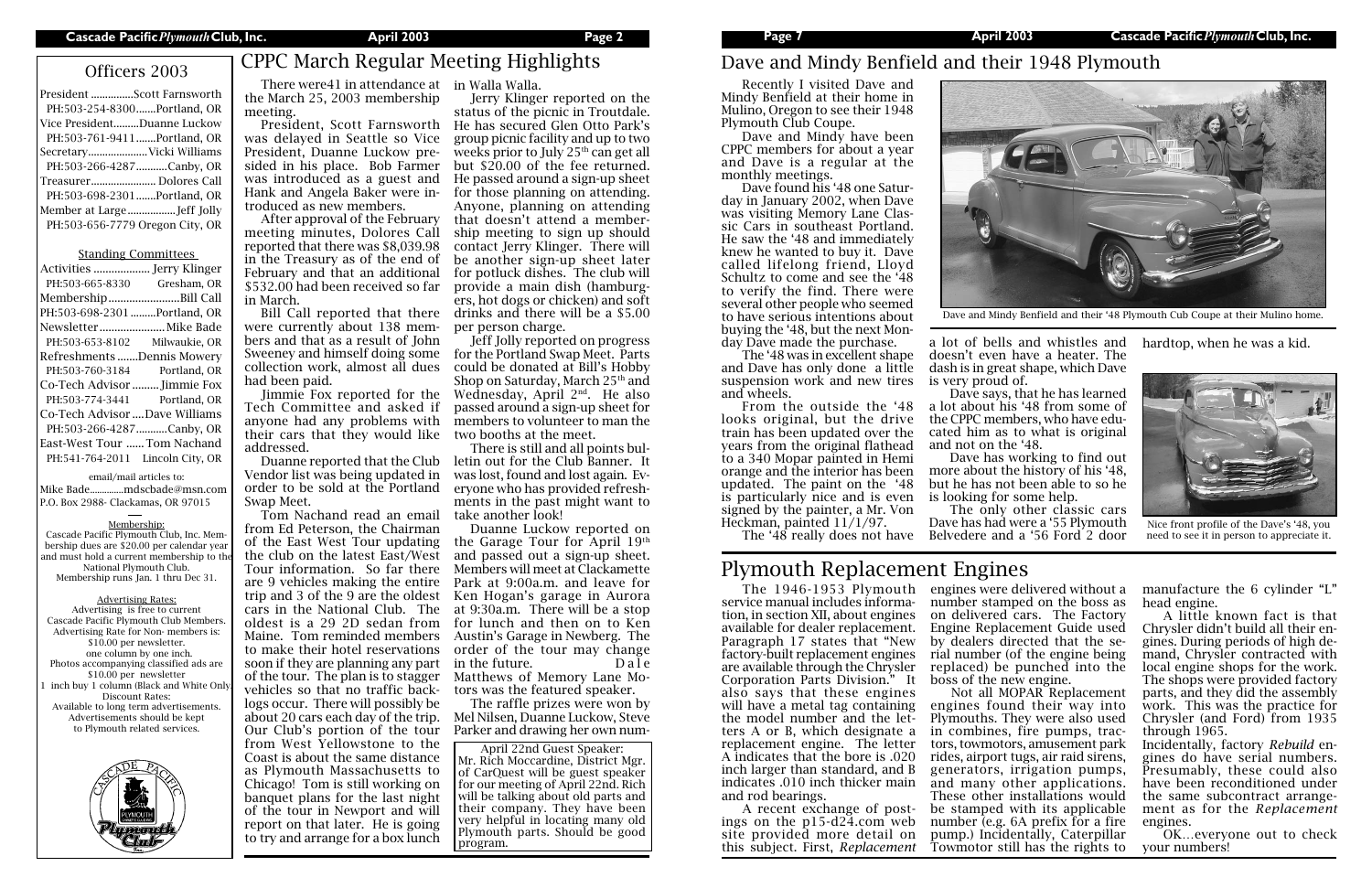Many of us have likely wished for a slower turning engine in our older Mopars, as we motored along the highways listening to the high revving "6" at work!

A 1995 item in Special Interest Autos includes a discussion on this subject. In it, it relates a reader's solution for his 1939 Plymouth. He explains that the stock differential carries a 4.11 gear ratio, which results in the engine turning nearly 3,000 RPM, which is likely overtaxing and old engine if it tries to keep pace with 60 MPH highway traffic.

He found that a 3.23 ratio rear end assembly from a 1958 Fury fit his "39 Plymouth perfectly. He did have to splice, and have balanced the old and new driveshafts. The bolt patterns on the newer brake drums matched the older wheels, so no changes were required.

 After this modification, he found that 60 MPH cruising is now effortless, as the RPMs have

dropped to 2,325 at 60 MPH. Further his gas mileage has gone from 17-18 to 21-23 miles per gallon!

The adverse side of this change is a more frequent need to shift to a lower gear on hills, and startups on a grade must be more carefully made since ""pulling power" is reduced with the higher ratio gearing. The above information was excerpted from January/February 1995 issue of SIA, #145.

Another way to achieve reduced RPMs is installation of an overdrive, which will provide much lower rev's on the highway and retain the lower gear ratio when needed for hills. Several of our members have made this conversion, and report that engine noise is greatly reduced. Also, a 2nd gear overdrive speed is available when normal  $2<sup>nd</sup>$  is too "slow," but 3rd is too "fast." Reference to The Hollander

# Cruzin' Gears

1951-1956 Plymouth (except Fury) Hollander notes that the speedometer cable may need to be lengthened in some cases, where the connection is on the opposite side of the transmission<br>from original. by Larry Catt from original.

We would like to take this opportunity to welcome the Club's newest members as follows:

Jim and Joanne Anderson of Scappoose joined in March and brought with them their 1936 4D Deluxe and their 1963 2D hardtop Sport Fury.

Hank and Angela Baker of Hubbard also joined in March and brought with them a 1949 4D Special Deluxe, a 1951 2D Concord and a 1948 Convertible.

David and Teri Compton of Gresham joined in April and have a 1948 Special Deluxe Club Coupe.

Knut and Elizabeth Austad of Portland joined in April and do not have a car at this time.

Bob and Dena Martin of Sedro Woolley, Washington also joined in April and they have a 1929 Model U Business Coupe

Don and Josee Osias of Seattle, Washington rejoined in April and are looking for a 33 PD Coupe.

# Welcome To Our

Chrysler project. There are usually several projects in progress at one time. Don has several outbuildings of parts which will he says, will last way beyond his lifetime.

They are currently restoring 2 '66 Dodge Chargers. One will be a complete ground up restoration with parts accumulated from other Chargers parted out over the last year or so. The other is complete, needing only paint and upholstery.

Don and Norma have been a little busy, but are hoping to get to a CPPC club meeting or some of the upcoming East/West National tour upcoming events.

I hope everyone can meet Don and Norma sometime soon. They seem to be very enthusiastic about their cars and possess great passion for all classic cars.

> interchange manual shows that 1941-1948 Plymouth transmissions are interchangeable. Also, the following later overdrive transmissions (without Fluid Drive) will interchange with the 1941-1948 models:

- 1951-1952 DeSoto "6"
- 1953-1954 Dodge



Don and Norma's 1953 Plymouth Cranbrool Convertible, nice interior.

Most usual, trouble is a defective starting battery or corroded battery condition.

Another cause is a defective starter relay. Connecting a heavy wire from the "B" terminal of the relay to the starter terminal of the relay will permit the engine to start after the ignition switch is turned on.

Engine cranks but won't start? Possible: No fuel in the tank, or a defective fuel pump are the most usual causes. Check by disconnecting fuel line at the carburetor, and with the line directed into a container, crank the engine. A pump in good condition will deliver a strong stream of fuel.

Excessive moisture on the ignition wiring and/or in the distributor cap will hinder starting, as the moisture directs the electricity to ground before it gets to the spark plugs for firing. Use an air hose to blow the moisture away from those areas and wipe them dry with a paper towel.

Loose or defective connections in the primary ignition system, the remedy is to tighten the connection.

Burned out primary resistor or resistor wire. Cut unit out or wire out of circuit as an emergency measure only. Prolonged operation will ruin the ignition coil and breaker points.



Don and Norma's 1953 Plymouth Cranbrook Convertible. How do you like the grill.

Worn or badly adjusted breaker points. Points should be smoothed and cleaned. Correct gap setting for your particular engine, most V-8's will be about .015 in. and on most 6 cylinders will be about .025 in. If the points are severely pitted, the condition can be improved by filing the points smooth. A finger nail file can be used in cases of emergency.

Dirty or incorrectly adjusted spark plugs will also prevent engine from starting. Correct gap for the spark plugs is .034 in.

A flooded carburetor will prevent engines from starting. In most cases, a strong odor of fuel will be noted. The best procedure is to wait for about 10 minutes for the fuel to vapor out and then try again. And, or, depress the accelerator to the floorboard but do not pump the accelerator, just HOLD it there while the engine is

started in the usual manner. In some cases it may be necessary to remove the air cleaner on the carburetor and note the position of the choke plate in the carburetor. If it is in the closed position, work the carburetor linkage to make sure the choke valve will open.

If engine is cranked at lower than normal speed, most likely the cause is a partly discharged battery, or, lose or corroded battery connections. If the cables are corroded, clean them before attempting to start the engine. What happens with corroded cables to the battery or the starting circuit, most all the current is directed to the starter motor, as that is the path of least resistance, ending up with not enough current going to the ignition coil for high voltage to cause a spark at the spark plugs.

by CPPC Tech Committee

### *Don and Norma Sadler Cont. from page 1*

Come see and enjoy two wonderful car collections and the great guys that own them. Jack Hogan's early V8's and Ken Austin's variety. These two guys are very busy individuals and they have opened up their garages, Saturday April 19, for the Plymouth Club. A head count is important.

Members who wish to go should RSVP to Duanne Luckow (503)761-9411.

Tour members will meet at Clackamette Park, Oregon City at 9:00 a.m. and Depart at 9:30 sharp. There will be a No Host lunch in-between the touring sites.

# April 19th Garage Tour Reminder

# **Max Light Rail Maintenance Facility Tour**

Cascade Pacific Plymounth Club president, Scott Farnsworth was the host on February 22, 2003 for a tour of the Gresham Max facility where Portland's light rail vehicles are maintained.

There was also a brief tour of the central control room and the paint and body shops. This photo did not make it into the last issue of the CPPC newsletter, so I thought you might enjoy it .